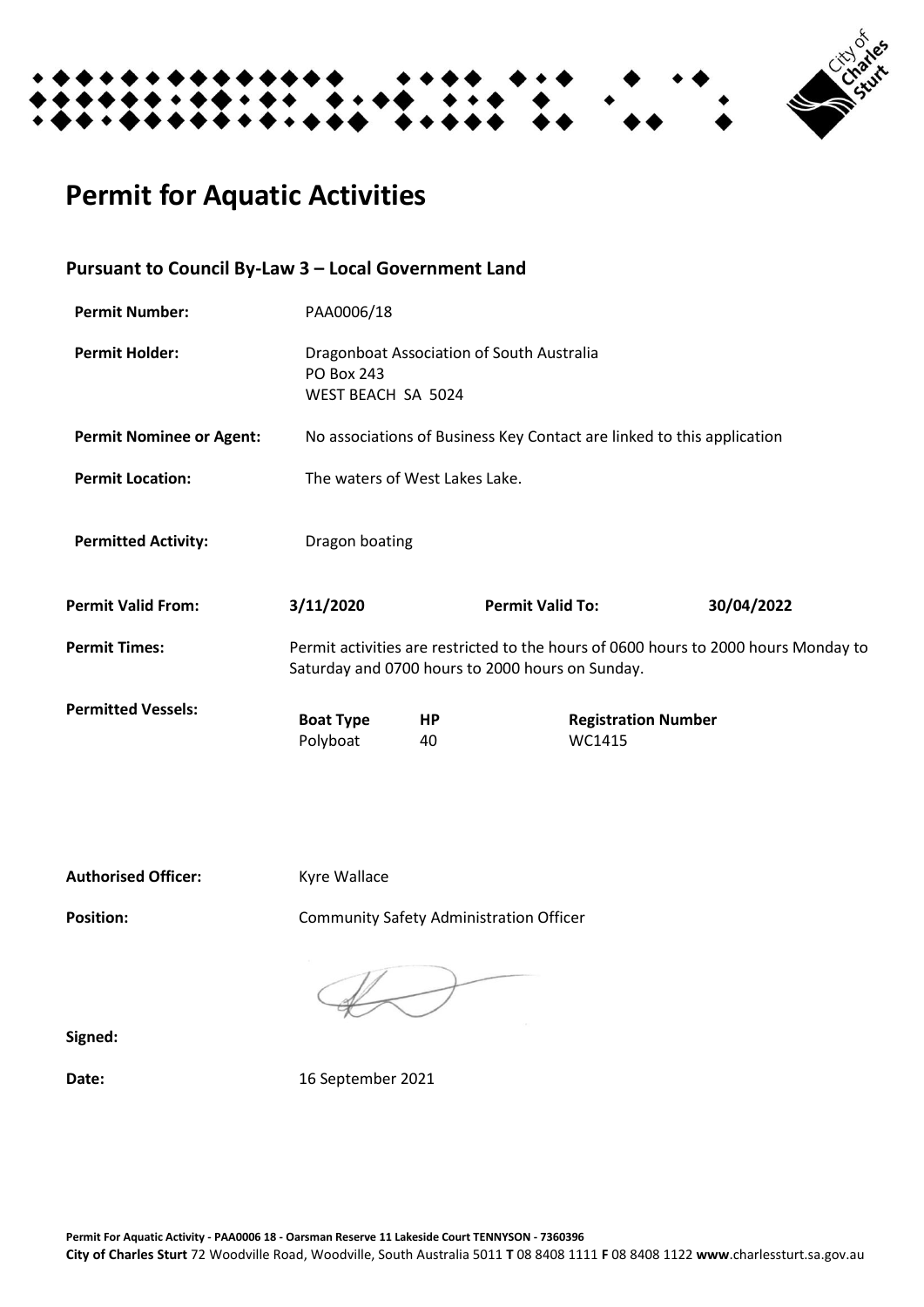## **Notes**

*Local Government Land* means land owned by the Council or under the Council's care, control and/or management (except streets and roads) as defined in By-Law 3 Local Government Land.

*Authorised Officer* means an officer of the City of Charles Sturt authorised under Section 260 of the Local Government Act.

*Voice amplification* device means **any** device used to increase the volume or concentrate the direction of the user's voice or a voice recording.

*Local Nuisance* (as defined by the Local Nuisance and Litter Control Act) means:

- a) Any adverse effect on an amenity value of an area that:
	- I. Is caused by noise, smoke dust, fumes or odour; and
	- II. Unreasonable interferes with or it likely to interfere unreasonably with the enjoyment of the area by person occupying a place within, or lawfully resorting to, the area; or

The issuing of this permit is subject to:

- The permit holder agreeing to the General Conditions of the permit as contained herein.
- The permit holder agreeing to all Special Conditions which the City of Charles Sturt may determine from time to time.
- The permit holder agreeing to all Directions which the City of Charles Sturt may determine from time to time.
- The permit holder paying the prescribed fees as out in the City of Charles Sturt's Fee's and Charges Register.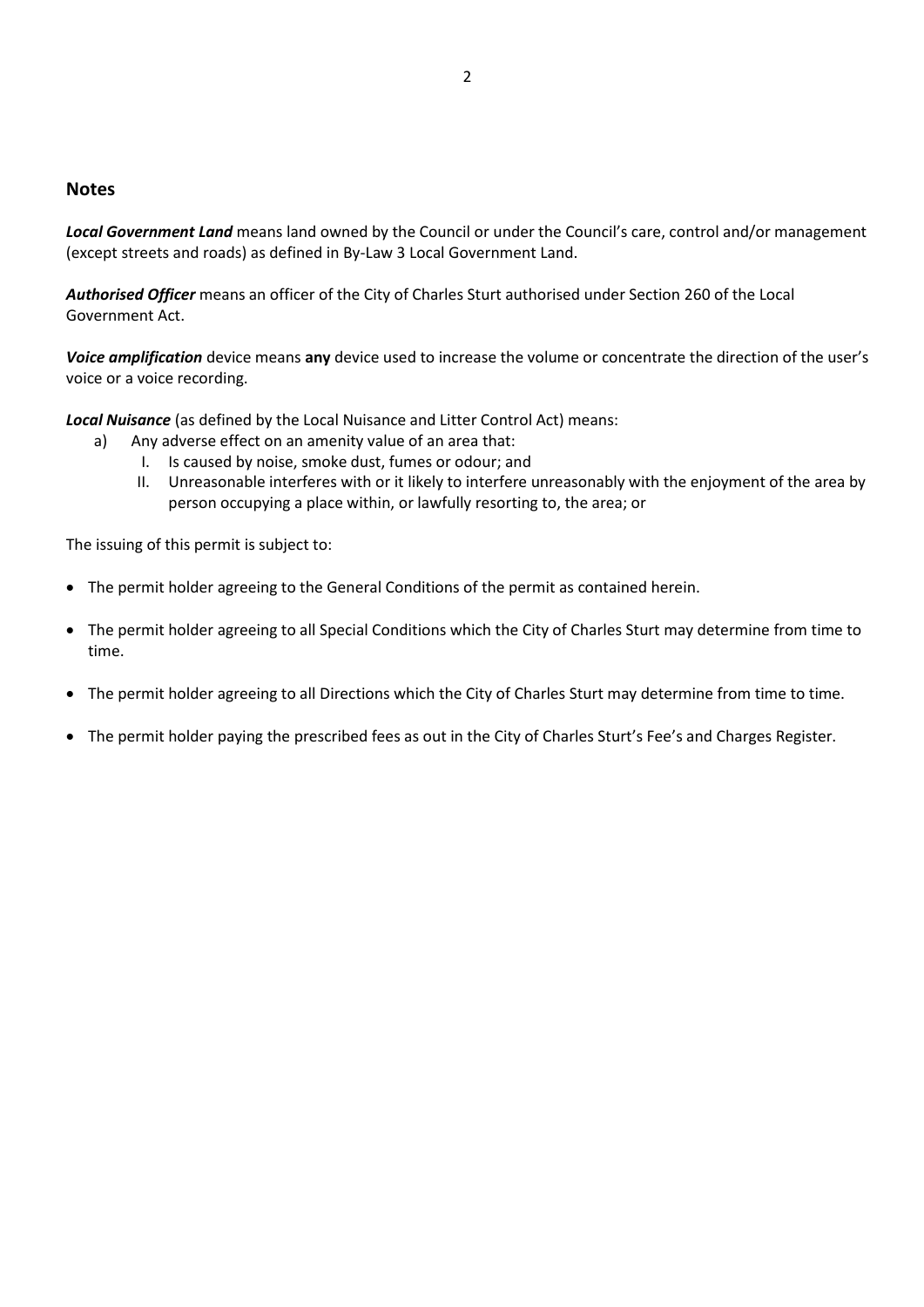# **General Conditions**

## **Non Transferable**

This permit is not transferable.

#### **Described Activity**

Permit is valid only for activity prescribed on the permit.

#### **Dates and Times**

Permit is valid only for times and dates described on permit.

## **Permit Inspection**

Permit must be carried at all times and made available for inspection upon request by an Authorised Officer or a Police Officer.

#### **Insurance**

The permit holder agrees to indemnify and to keep indemnified the Council its servants and agents and each of them from and against all actions, costs, claims, damages, charges and expenses whatsoever which may be brought or made or claimed against them or any of them arising out of or in relation to the issuing of the permit.

The permit holder must maintain a public risk insurance policy in their name providing insurance for the minimum sum of twenty million dollars (\$20,000,000) against all actions, costs, claims, damages, charges and expenses whatsoever which may be brought or made or claimed against the permit holder in relation to the activity.

## **The permit becomes immediately invalid if the permit holder ceases to have current public liability insurance as set out above.**

## **Failure to Comply**

Failure to comply with these conditions may result in the permit being withdrawn and the liability for any penalty prescribed by the By-law.

#### **Valid Area**

The permit is only valid for the area stipulated on the permit. This Authorisation does not take effect until a copy has been signed by the Council and issued to the Authorisation Holder.

#### **Compliance with Other Legislative Requirements**

The permit holder must abide by all other State and Federal legislation. The issue of this permit does not absolve the permit holder or their agents from any other overriding legislation. If any permission or approval is required from any other authority this permission or approval must be current at all times. Failure to comply with this requirement will result in immediate revocation of this permit.

#### **Amendment to Conditions**

The permit conditions may be amended at any time by the City of Charles Sturt with or without consultation with the permit holder.

#### **Directions**

The City of Charles Sturt may add or remove directions to the permit in addition to conditions at any time. Failure to comply with a direction will be taken as failing to comply with a condition of the permit.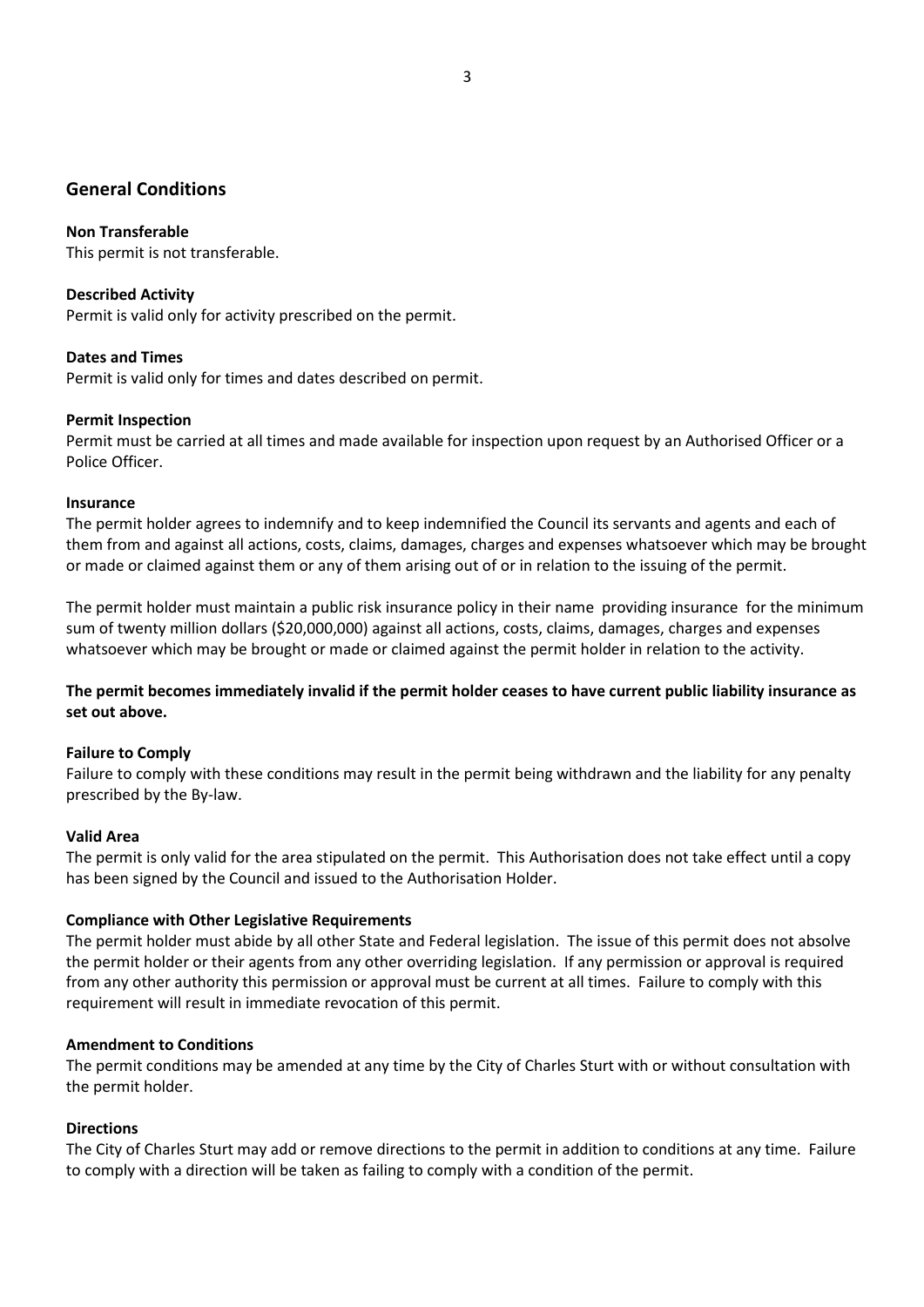#### **Fees and Charges**

This permit is subject to fees and charges as set out in the City of Charles Sturt Fees and Charges Register.

#### **The Permit Holder**

Where the Authorisation Holder is two or more persons, liability and obligations are joint and several and the conditions of this Authorisation will be construed accordingly.

#### **Cancellation**

The Council may cancel this Authorisation for any breach of these Terms and Conditions by notice in writing to the Authorisation Holder, pursuant to section 225 of the Local Government Act 1999.

#### **Damages**

The permit holder must not cause, suffer or permit any damage to Council land or property. The Authorisation Holder is liable to pay to the Council the costs of making good any damage caused to Council land or property in connection with the Authorisation Holder's use of the land.

The permit holder must immediately notify the Council of any property damage that occurs to the land including damage to any Council property or public infrastructure.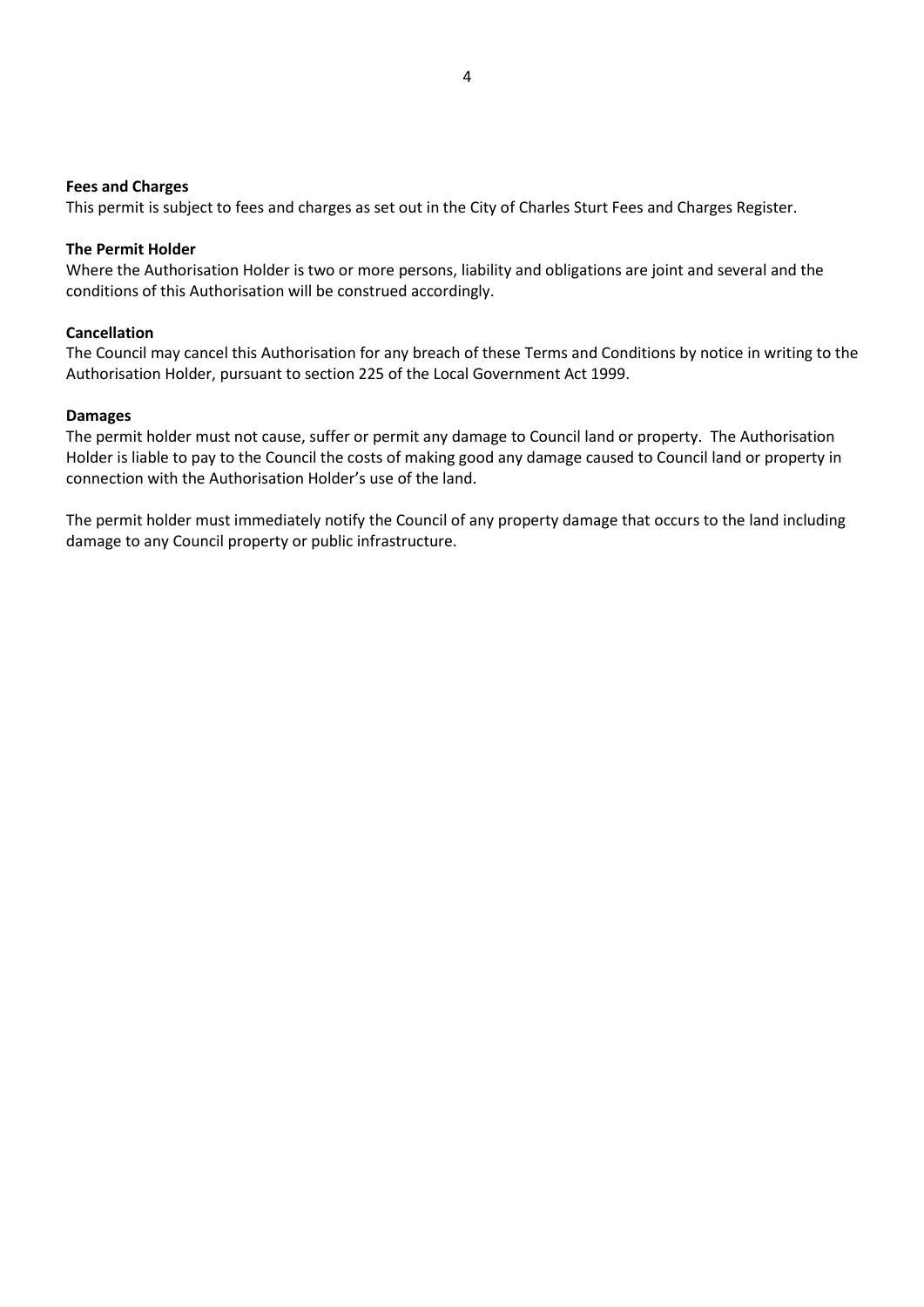# **Special Conditions**

#### **Event Booking System**

This permit does not replace separate permits being required for use of Council's reserves for major events such as The Head of the River.. A separate booking and/or permit is required for each event.

## **Safety Vessels**

At a minimum, motor driven safety vessels must be provided during regattas and other organised activities under this permit. The safety vessel must be capable of quickly reacting to any emergency situation. The safety vessel must be currently registered as a recreational vessel with Transport SA. The driver of the vessel must hold a current South Australian Motorboat Drivers Licence or equivalent and be appropriately trained in the administration of first aid.

The vessel must comply with all marine safety legislation and requirements at all times and be supplied with a well maintained first aid kid. Failure to comply with this requirement may result in immediate revocation of this permit and cessation of all activities as prescribed under this permit until all requirements are met.

Safety briefings must be conducted before any on water activities commence under this permit.

The maximum sized motor allowed is 60 hp.

## **Speed Limits**

Speed limits within the designated course area will comply with the requirements of the Harbours and Navigation Act.

Speed limits outside the designated course area will be restricted to 4 knots for motorised vehicles.

Safety vessels are exempt from this speed limit only when they are responding to an emergency situation where a threat to human life is such that immediate action is required to negate the threat.

#### **Local Nuisance**

Activities carried out by persons operating under this permit must comply with the provisions of the Local Nuisance and Litter Control Act 2016 in relation to local nuisances;

#### **Use of Voice Amplification Devices**

The use of voice amplification devices, such as loud speakers and PA systems, is only allowed in connection with major events, such as organised regattas, after 0900hrs. The use of voice amplification devices for general coaching purposes is prohibited. The use of 2-way radios, or similar devices, is necessary to communicate from the shoreline to crew members on water to minimise any noise disturbance.

Voice amplification in boats (ie coxbox system) is permitted between 0600hrs and 2000 hours Monday to Saturday and 0700 to 2000 hours on Sunday provided they are set at a level to be heard within the boat only, thereby minimising any noise disturbance to residents in the area. The use of headsets is recommended as a communication technique between coxes/rowers to minimise any noise disturbance.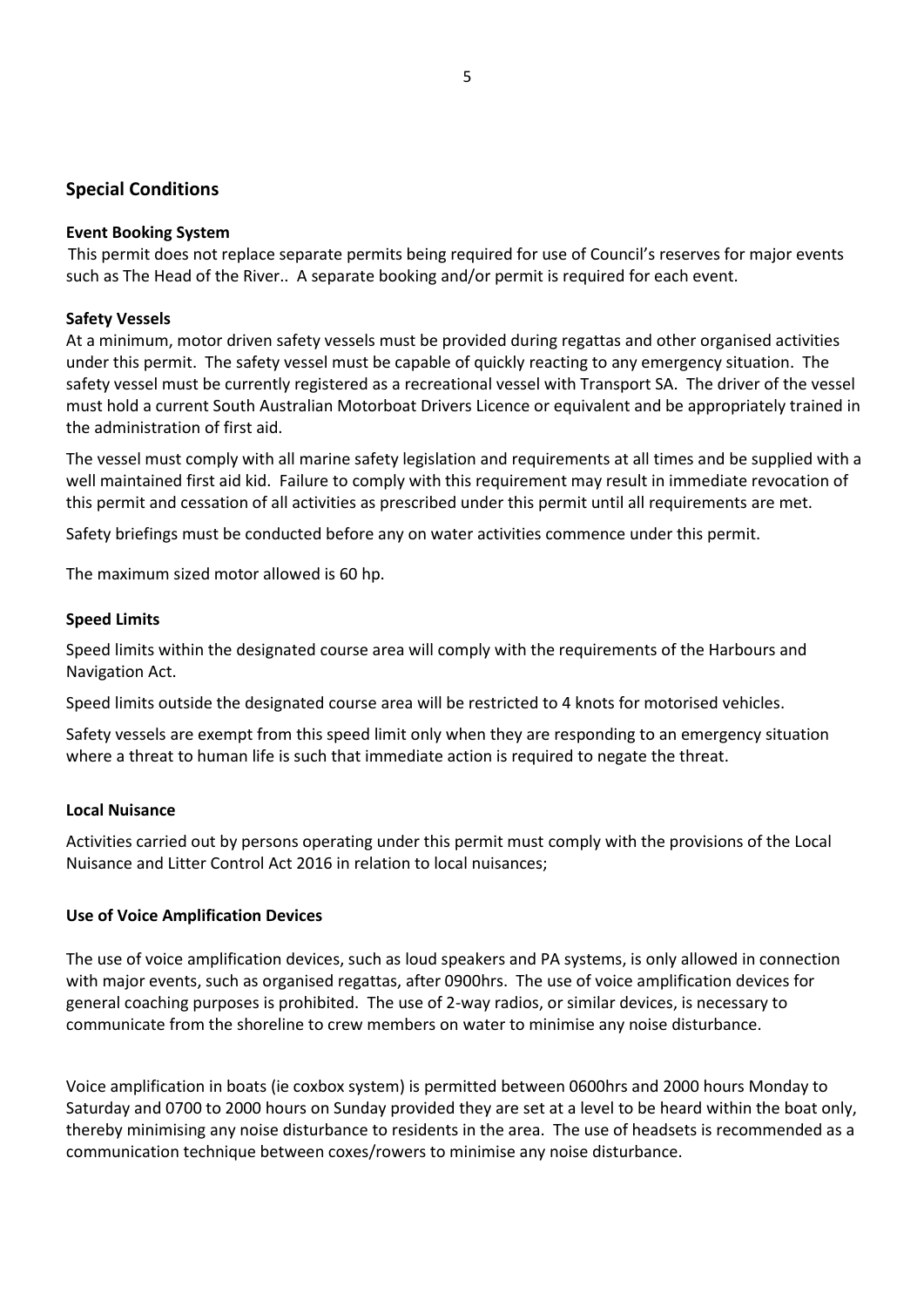## **Public Notification**

During organised events the permit holder or agent must ensure public notification is displayed notifying the public that activities are in progress in the defined course area.

All signs must be in place prior to an event and removed immediately on completion of the event.

## **Adverse Weather Conditions**

No on water activity is to be conducted in adverse weather conditions that would endanger the health and safety of any person.

## **Low Light Safety Equipment**

Persons engaged in water activities before daylight or after dark must use lighting equipment as required by the South Australian Department of Planning, Transport and Infrastructure.

## **Advertising**

Commercial advertising by means of signs, banners or leaflets on local government land is prohibited unless authorised by Council under the provisions of By-Law No. 3 and Bylaw No 2.

No promotional advertising, religious or other messages is to be conveyed as per the City of Charles Sturt's By-Law No. 3.

#### **Vehicle Parking**

The permit holder must take steps to advise all participants and spectators attending any organised event that they must comply with the provisions of the Australian Road Rules and Council Bylaws in relation to vehicle parking at all times.

#### **Litter**

The permit holder is required to ensure that all reasonable steps are taken to reduce littering and must provide adequate numbers of litter bins for patrons of the event. All litter is to be removed from the local government land upon completion of the event.

#### **Sale of Food or Beverages**

The sale of any food or beverage is prohibited on Local Government Land unless written approval has been granted by Council. In addition to the written approval, notification in the form of an application must be given to Council's Environmental Health Department. Failure to do so is an offence under the Food Act 2001 and an expiation notice may be issued.

#### **First Aid**

A person qualified to provide first aid must be on duty during regattas and high risk organised events. A well maintained first aid kit must be available at all times.